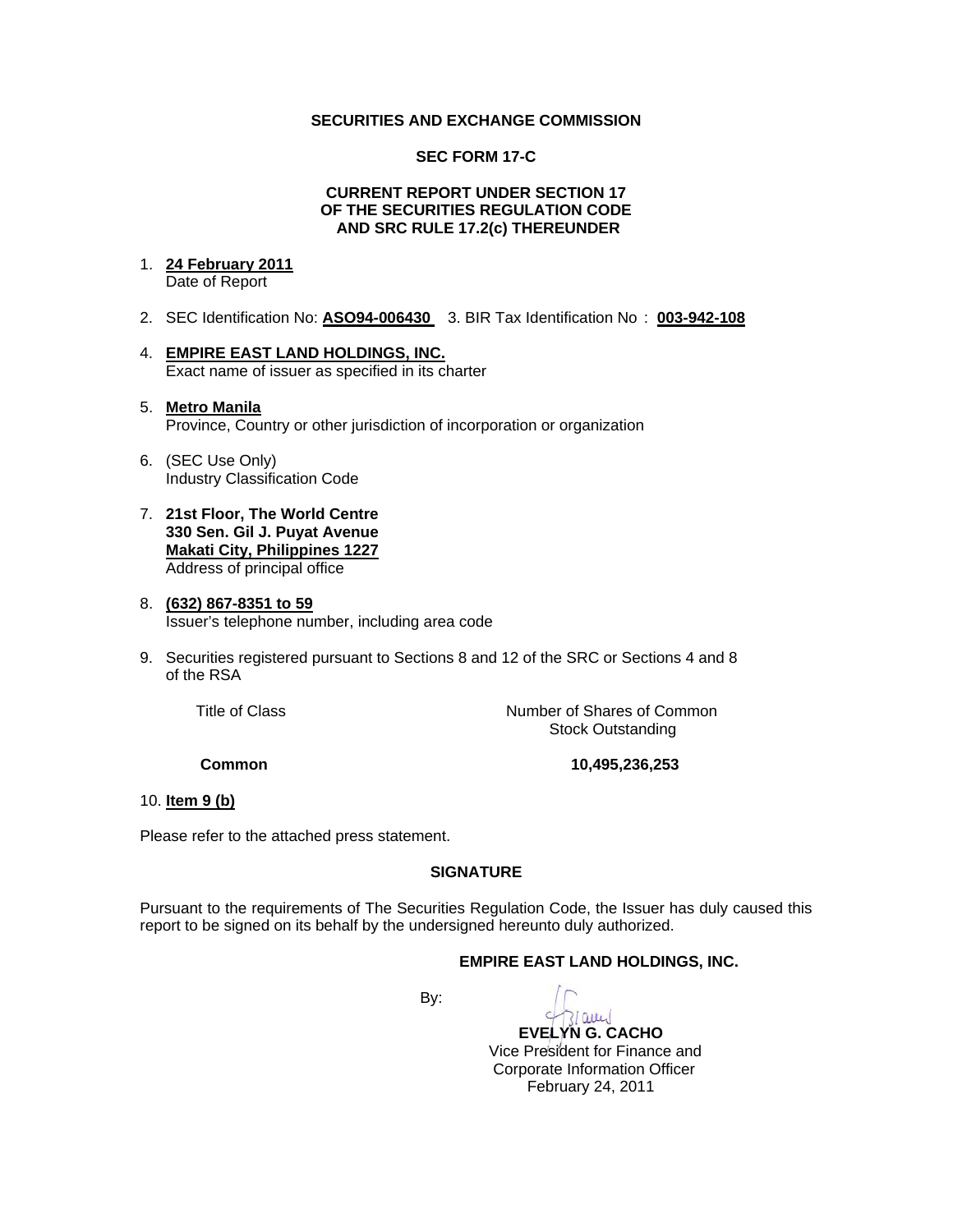## **EMPIRE EAST TO LAUNCH 4,700 HOMES WORTH P12 B FOR 1H 2011**

 Middle-income property developer Empire East Land Holdings Inc. will roll out a total of 4,700 residential units, worth P12 billion, for the first six months of 2011.

 Empire East, the developer of the successful Laguna BelAir township in the South and several residential condominium and transit-oriented communities in Metro Manila, is making a foray into urban residential resort development with its new project, Kasara Resort Towers.

The project, located near C-5 Road in Bagong Ugong, Pasig City, showcases close to 2,000 residential units in a nature-filled setting with landscaped greenery, various water features and wide, open spaces.

 "Kasara Resort Towers will offer a modern and relaxing resort lifestyle to middleincome Filipino families," said Empire East President Anthony Charlemagne Yu.

 The project's recreational deck is fully landscaped with palm trees and tropical plants. The swimming pool complex boasts white beach sand, and features a multipurpose hall at the very center. Other play amenities include a beach volleyball court, basketball court, tennis court, sunken bar and gym.